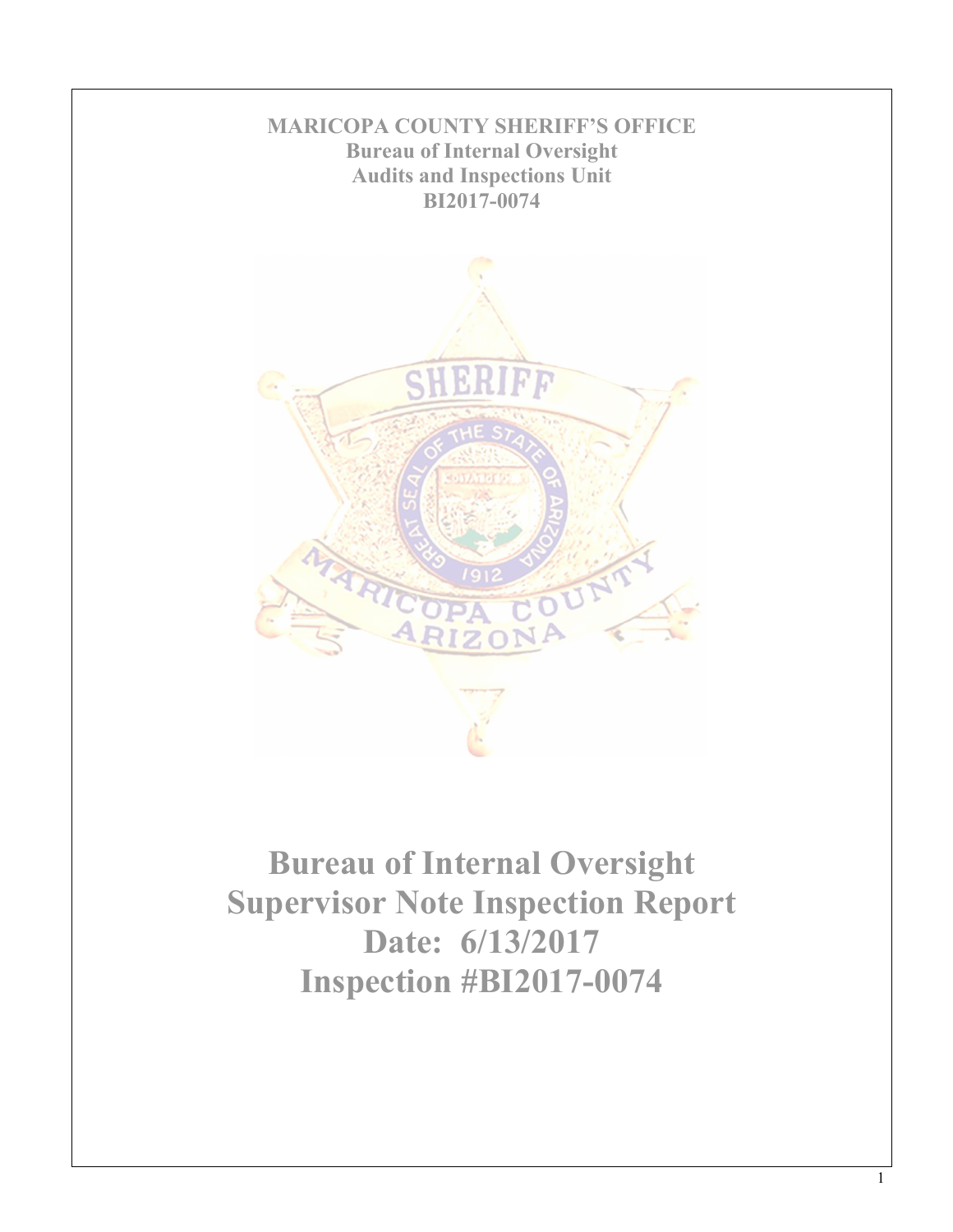|                      | Captain Roska S0878<br>To:<br>Division Commander<br>Bureau of Internal Oversight |                                                                      | Sgt. Reaulo #S1678<br>From:<br><b>Inspections Sergeant</b><br>Audits and Inspections Unit |  |       |                                                   |
|----------------------|----------------------------------------------------------------------------------|----------------------------------------------------------------------|-------------------------------------------------------------------------------------------|--|-------|---------------------------------------------------|
| Sheriff Paul Penzone | Subject:                                                                         | Sworn Supervisor Note Inspection Summary,<br>May 2017<br>BI2017-0074 |                                                                                           |  | Date: | June 13, 2017<br>Report Period:<br>May 1-31, 2017 |

The Audits and Inspections Unit (AIU) will be conducting inspections of supervisory notes on an on-going basis to determine if the notes are in compliance with office policies and promote proper supervision. To achieve this, inspectors will utilize the IAPro System and a sample of randomly selected employees from each district/division for review. These entries will be uniformly inspected utilizing a matrix developed by the Audits and Inspections Unit in accordance with the procedures outlined in policies, EA-11, GB-2, GJ-35 and Administrative Broadcast #16-124.

## **Matrix Procedures:**

- $\triangleright$  Determine what district/division the notes originated from
- $\triangleright$  Ensure the supervisor completed two supervisor note entries per deputy each month
- $\triangleright$  Ensure the supervisor completed a minimum of one performance based entry per deputy each month
- $\triangleright$  Ensure the supervisor conducted a monthly review of body-worn camera footage
- $\triangleright$  Ensure the supervisor conducted bi-monthly reviews of EIS data
- $\triangleright$  Each Blue Team entry inspected will be counted as one inspection

### **Criteria:**

### MCSO Policy # EA-11, ARREST PROCEDURES (Section 14, Parts D, E):

"Supervisors shall take appropriate action to address all violations or deficiencies in investigatory stops or detentions, including non-disciplinary corrective action for the deputy; or referring the incident for administrative review or criminal investigation. Supervisors **shall track**, through the Early Identification System (EIS), each deputy's deficiencies or violations and the corrective action taken, in order to identify deputies who need repeated corrective action."

"Command level personnel shall review, in writing, all supervisory reviews related to arrests that are unsupported by probable cause or are otherwise in violation of Office policy; or that indicate a need for corrective action or review of Office policy, strategy, tactics, or training. The commander's review shall be completed within 14 days of receiving the document reporting the event. The commander shall evaluate the corrective action and recommendations in the supervisor's written report and ensure that all appropriate corrective action is taken."

# MCSO Policy # GB-2, COMMAND RESPONSIBILITY (Section 7B, Parts 1, 2 & 4):

"Supervisor notes shall be of sufficient quality and frequency to facilitate the preparation of an accurate and detailed performance review, but at a minimum an entry shall be completed every month. Supervisors shall complete supervisor notes on sworn employees every two weeks at a minimum."

"Supervisors who have employees that are on an extended leave of absence shall complete a supervisor note to document the beginning date and end date of the absence."

"Supervisors shall conduct two reviews per month of each sworn, and one per month of each non-sworn subordinates' EIS information for the purpose of identifying and responding to any conduct patterns or concerns including, but not limited to racial profiling, improper immigration enforcement, investigatory stop violations, detentions unsupported by reasonable suspicion or otherwise in violation of policy. This review shall be documented within the Blue Team Supervisor Notes."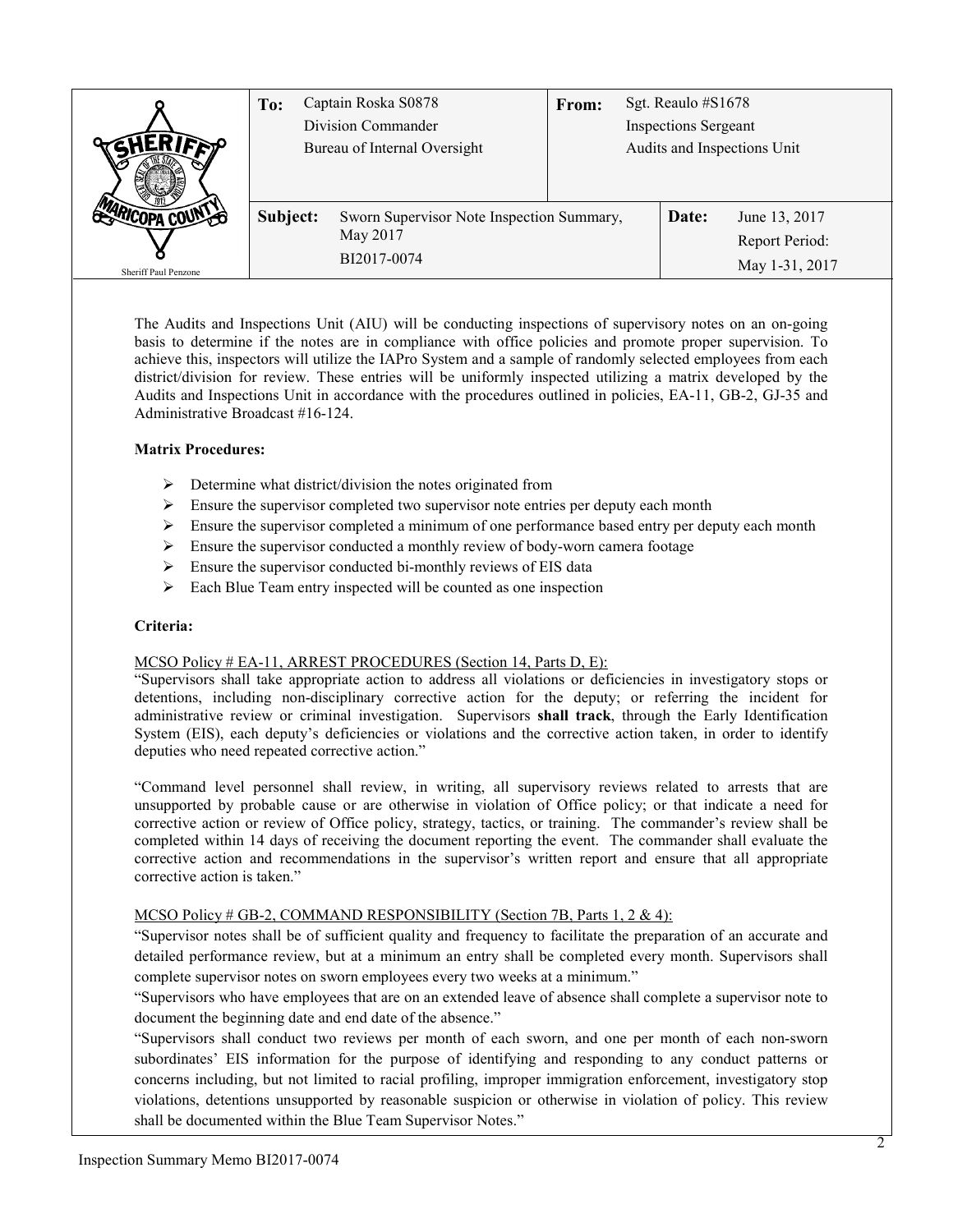# MCSO Policy # GJ-35, BODY-WORN CAMERAS (Section 10-10B):

"On a monthly basis, patrol supervisors shall conduct two random reviews of traffic stop video footage from each subordinate's body-worn camera recordings."

"The methodology and checklist for consistently reviewing body-worn camera recordings can be found at the following shared drive location; U:\BIO\Forms."

"The monthly reviews shall be documented in the EIS Blue Team Supervisor Notes application."

### MCSO Administrative Broadcast Number 16-124 (effective 12/7/2016)

"MCSO commander and Supervisor **review**, on a regular basis, but not less than bimonthly, of EIS reports regarding each officer under the commander or Supervisor's direct command and, at least quarterly, broader, pattern-based reports".

## **Conditions:**

MCSO's assigned Court Monitors provided a sample of 36 Deputies from all Patrol Districts/Divisions for the May Supervisory Note Review. It should be noted that the completion of a Supervisory Note inspection is dependent on when the AIU receives the sample from the Court Monitors (which may be 30 or more days in arears).

Our inspection revealed that 98.00% of the inspected sample met the requirement for two Supervisory Note entries per Deputy and 90.00% met the requirement to complete at least one performance based supervisor note per deputy. 84.00% of the inspected sample met the requirement for supervisor documentation of bimonthly EIS data review. It was also noted that 94.44% of the inspected sample was in compliance with the requirement to complete monthly reviews of body camera footage in accordance with MCSO Policy # GJ-35 as illustrated in the bar chart below:



# **Current Compliance Rate: Patrol Supervisory Notes, May 2017**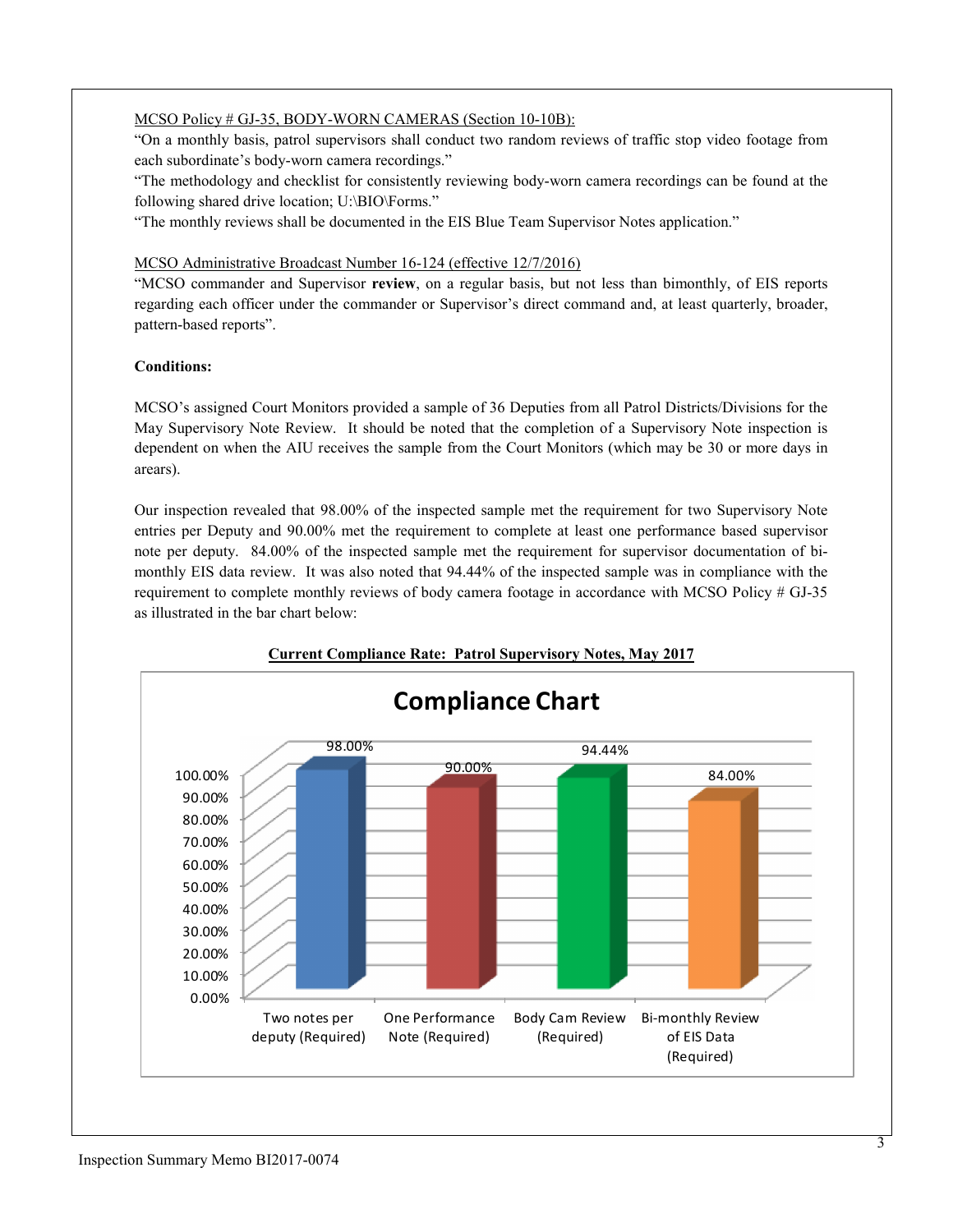**Note:** The overall compliance rate of 91.61% is an average of the four measures (Minimum of two notes per deputy, Minimum Performance Notes, bi-monthly reviews of EIS data and Body Camera Review).



# **The following potential deficiencies were observed during the inspection period:**

| District/Div. | <b>Supervisor Note Recipient</b> | <b>Supervisor</b> | Commander: | <b>Potential Deficiency:</b>                                    |
|---------------|----------------------------------|-------------------|------------|-----------------------------------------------------------------|
| District 3    | Deputy                           | Sergeant          | Captain    | Supervisor notes lacked at least one<br>performance based note. |
| District 3    | Deputy                           | Sergeant          | Captain    | Supervisor notes lacked at least one<br>performance based note. |
| District 3    | Deputy                           | Sergeant          | Captain    | Supervisor notes lacked at least one<br>performance based note. |

| District/Div. | <b>Supervisor Note Recipient</b> | <b>Supervisor</b> | Commander: | <b>Potential Deficiency:</b>                                                                                                 |
|---------------|----------------------------------|-------------------|------------|------------------------------------------------------------------------------------------------------------------------------|
| District 4    | Deputy                           | Sergeant          | Captain    | One of Two required supervisor note<br>entries were completed and a bi-<br>monthly review of EIS Status was not<br>completed |
| District 4    | Deputy                           | Sergeant          | Captain    | Supervisor notes lacked<br>documentation of bi-monthly EIS<br><b>Status Review</b>                                           |

| District/Div. | <b>Supervisor Note Recipient</b> | <b>Supervisor</b> | Commander: | <b>Potential Deficiency:</b>                                                         |
|---------------|----------------------------------|-------------------|------------|--------------------------------------------------------------------------------------|
| District 5    | Sergeant                         | Lieutenant        | Captain    | Supervisor notes lacked<br>documentation of a bi-monthly EIS<br>Status Review        |
| District 5    | Deputy                           | Sergeant          | Captain    | Supervisor notes lacked<br>documentation of a bi-monthly EIS<br><b>Status Review</b> |
| District 5    | Deputy                           | Sergeant          | Captain    | Supervisor notes lacked<br>documentation of a bi-monthly EIS<br><b>Status Review</b> |
| District 5    | Deputy                           | Sergeant          | Captain    | Supervisor notes lacked<br>documentation of a bi-monthly EIS<br><b>Status Review</b> |
| District 5    | Deputy                           | Sergeant          | Captain    | Supervisor notes lacked<br>documentation of a bi-monthly EIS<br><b>Status Review</b> |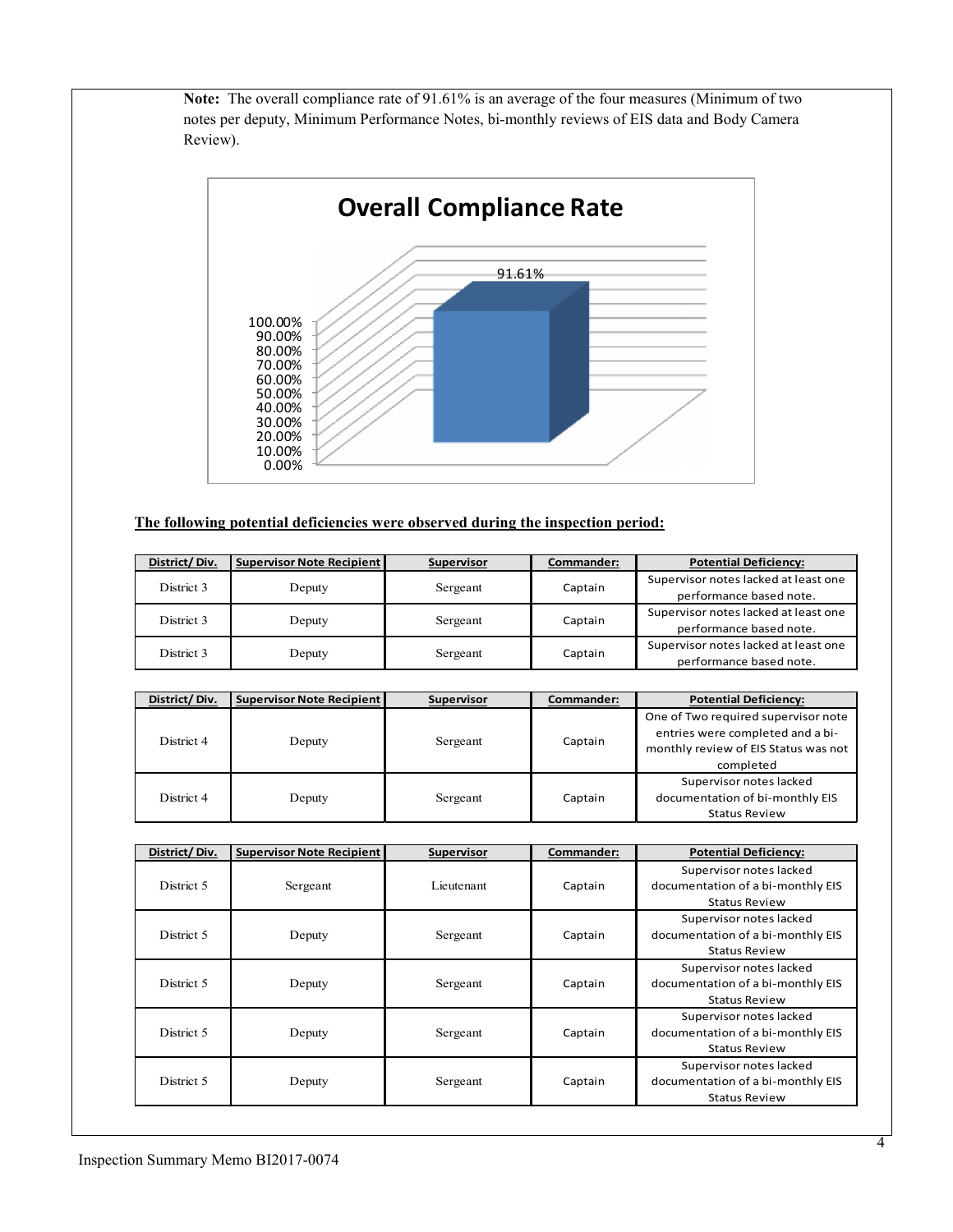| District/Div. | <b>Supervisor Note Recipient</b> | <b>Supervisor</b> | Commander: | <b>Potential Deficiency:</b>                                                                                                                            |
|---------------|----------------------------------|-------------------|------------|---------------------------------------------------------------------------------------------------------------------------------------------------------|
| District 7    | Deputy                           | Sergeant          | Captain    | Supervisor notes lacked<br>documentation of bi-monthly EIS<br>Status Review, monthly body-worn<br>camera review and lacked a<br>performance based entry |
| District 7    | Deputy                           | Sergeant          | Captain    | Supervisor notes lacked<br>documentation of monthly body-worn<br>camera review and lacked a<br>performance based entry                                  |

A total of **Five** BIO Action Forms are requested from the affected divisions. **The form shall be completed utilizing Blue Team**. It is permissible to complete one BIO Action Form for a supervisor covering multiple potential deficiencies identified in this inspection.

## **Recommendations:**

It is recommended that Supervisory Note Inspections continue at the Division level to provide assurance that the compliance rates continue to show improvement and remain constant over time. To accomplish this goal, the following criteria must be met:

- 1. *On a monthly basis***,** a minimum of (2) Supervisory Notes shall be completed per Deputy and shall be used to specifically document the following requirements:
	- a. The Deputy's work performance
	- b. The review of randomly selected traffic stop video footage
	- c. The bi-monthly review of subordinates EIS Data
		- i. Documented in two supervisor notes with the "Notes Reviewed employees EIS Information" allegation

**Or**

ii. One supervisor note with the two dates the review took place in addition to the "Notes – Reviewed employees EIS Information" allegation. The two dates will serve as evidence that the reviews were bi-monthly.